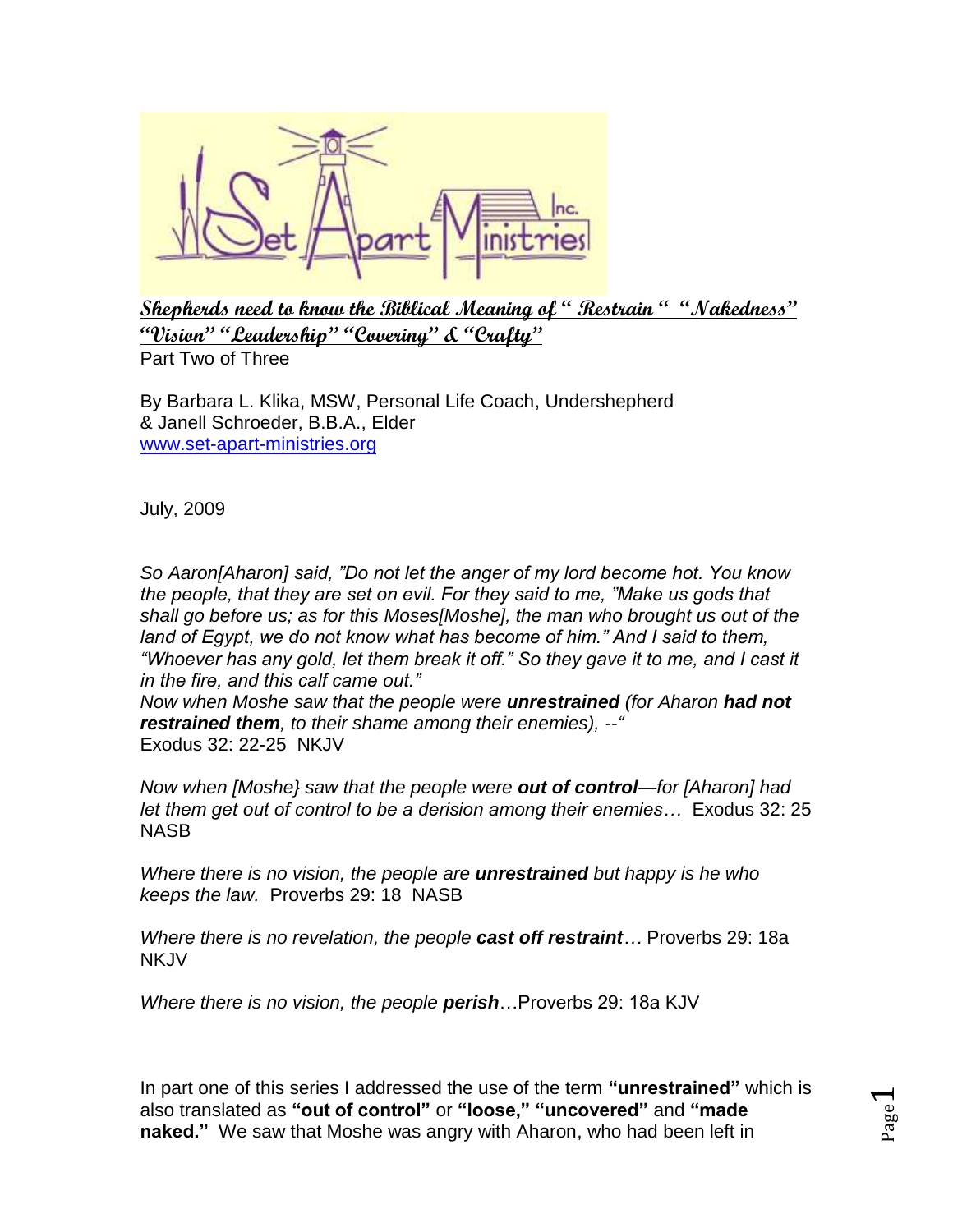authority while he went up the mountain but failed to act in that authority, allowing the people to run "out of control." Instead, he seemed concerned about "covering" himself which left the people "uncovered" or "made naked" in the presence of their enemies. Needless to say, this is NOT a part of Aharon's walk that we want to follow.

Before further exploration of the lack of **"restraint"** as being **"uncovering"** and **"nakedness"** I will follow up on the connection between the word underneath these terms, *"para"* and its connection to **leadership**. Once again, I will start with our current English usage and work back and around to explore the fullest meaning as it has impact on our need to shepherd/lead people today.

The modern understanding of "**restrain**" was noted in Part one, and a portion of that is repeated here:

1 a**:** to prevent from doing, exhibiting, or expressing something <*restrained* the child from jumping> **b:** to limit, **[restrict](http://www.merriam-webster.com/dictionary/restrict)**, or keep under control <try to *restrain* your anger>2: to moderate or limit the force, effect, development, or full exercise of <*restrain* trade>3**:** to deprive of liberty ; *especially* **:** to place under arrest or **[restraint](http://www.merriam-webster.com/dictionary/restraint)**

The synonyms are interesting, too:

**synonyms [RESTRAIN](http://www.merriam-webster.com/dictionary/restrain)**, **[CHECK](http://www.merriam-webster.com/dictionary/check)**, **[CURB](http://www.merriam-webster.com/dictionary/curb)**, **[BRIDLE](http://www.merriam-webster.com/dictionary/bridle)** mean to hold back from or control in doing something. **[RESTRAIN](http://www.merriam-webster.com/dictionary/restrain)** suggests holding back by force or persuasion from acting or from going to extremes <*restrained* themselves from laughing>. [CHECK](http://www.merriam-webster.com/dictionary/check) implies restraining or impeding a progress, activity, or impetus <trying to *check<sup>1</sup>* 

This understanding includes the concepts of providing some action that impedes the action of others or one's self. Although it doesn't specifically refer to leaders, it would seem logical to me that someone who is in some kind of leadership role would be one who *could* have such an impact on others choices as this would not be so easily done from one who speaks from within a group. Perhaps it could be seen as two kinds of restraining effort: both from "in front" and from "within." This could represent what is often called "formal" and "informal" leadership.  $2$ Our focus in this article is on the restraint that comes from those 'in front."

As you know, in the Hebrew language, there is a sense of building up the meaning of a word by sifting through the layers of meanings of the root of the word used as well as the entire family of words with that root or very similar ones. This can be so because Hebrew is the only language that is not just representative and made up of sounds we agree have a meaning. In Hebrew, particularly when going back to the ancient pictographic form, each letter has a specific meaning and story of its own.

 $\overline{a}$ <sup>1</sup> Merriam-Webster Dictionary Online; [http://www.merriam-webster.com/dictionary/restrain,](http://www.merriam-webster.com/dictionary/restrain) June 16, 2009.

<sup>&</sup>lt;sup>2</sup> "Where Are the Men? And is that the Best Question", Klika, Barbara L.; MSW; articles section; [www.set-apart-ministries.org/articles.html](http://www.set-apart-ministries.org/articles.html) Scroll to Maturity Topics. The concepts of formal and informal leadership roles are discussed here, though these concepts are not original to this author.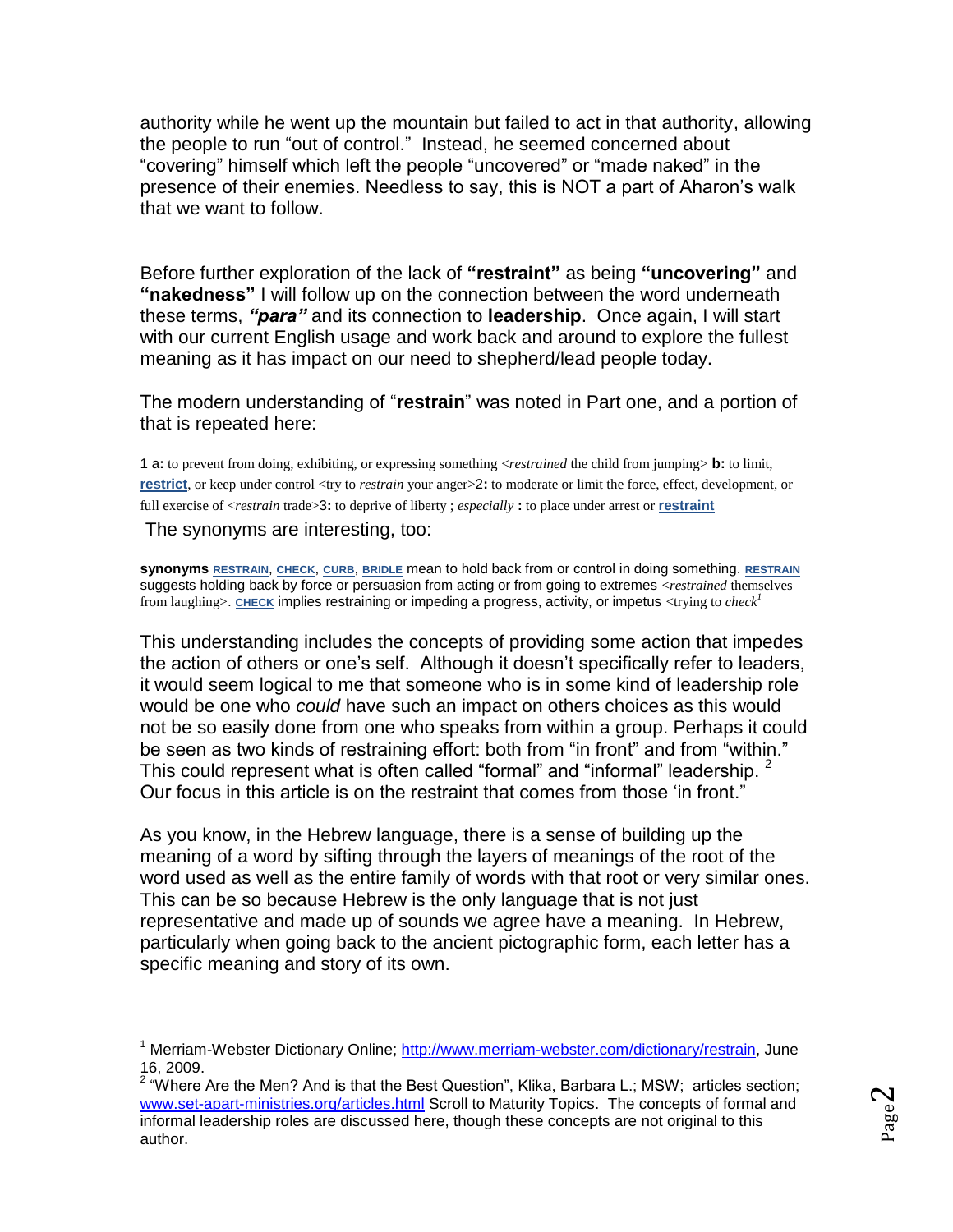To review, we know that the word translated **"unrestrained**" in the NKJV and "**naked"** in KJV, is from Strong's # 6544, the Hebrew word **"***para"* which is defined as "to loosen; by implication to expose, dismiss; figuratively to begin, absolve, avenge, avoid, bare, go back, let(make) naked; set at nought, perish, refuse, uncover." We can add to that further support for its use referring to leaders.

The Lexical Aid from Zodhiates *Word Study Old Testament* draws from several Hebrew lexicons and offers the observation that #6546, parah, the feminine form of #6544 is only used twice, and it is in the verses from Deuteronomy recording the Song of Moses, and in Judges, recording the Song of Deborah. They note that this use involves leaders, princes, literally **"those who go in front."** I find it very interesting that this use comes only in the celebratory songs of two leaders.

TWOT further notes that the parent noun for this verb is # 1822a, *para*, "leader", as found in the verses already noted and in Deuteronomy 32: 42, near the end of the Song of Moses, saying of YHWH:

*"I will make My arrows drunk with blood, and My sword shall devour flesh, with the blood of the slain and the captives, from the heads of the leaders of the enemy."* NKJV

Now we can see that the **very same word group** that addresses the concept of the **restraint**, or **covering** or **making naked,** also presents the aspect of a leader as being "in front."

TWOT describes this word Strong's # 6544 in 3 sections: corresponding to numbers 1822, 1823, and 1824. It is used as a verb only once in Judges 5: 3 as Deborah and Barak sang:

*When leaders lead in Israel, when the people willingly offer themselves, Bless the Lord!* Judges 5: 3 NKJV

Oh, how clear this way of stating it seems to me! What a joy when each part of the Body of Messiah carries out their giftings, without conflict and immaturity blurring the picture.

The influence of a sister word, Benner's #6546 is *"parah",* pey, resch, ayin and hey, which means "revenge, in the sense of letting loose. Revenge, avenge" is seen in this translation.<sup>3</sup>

 $\overline{a}$ <sup>3</sup> Ancient Hebrew Lexicon of the Bible, Benner, Jeff A., Virtualbookworm.com- Publisher, copyright 2005.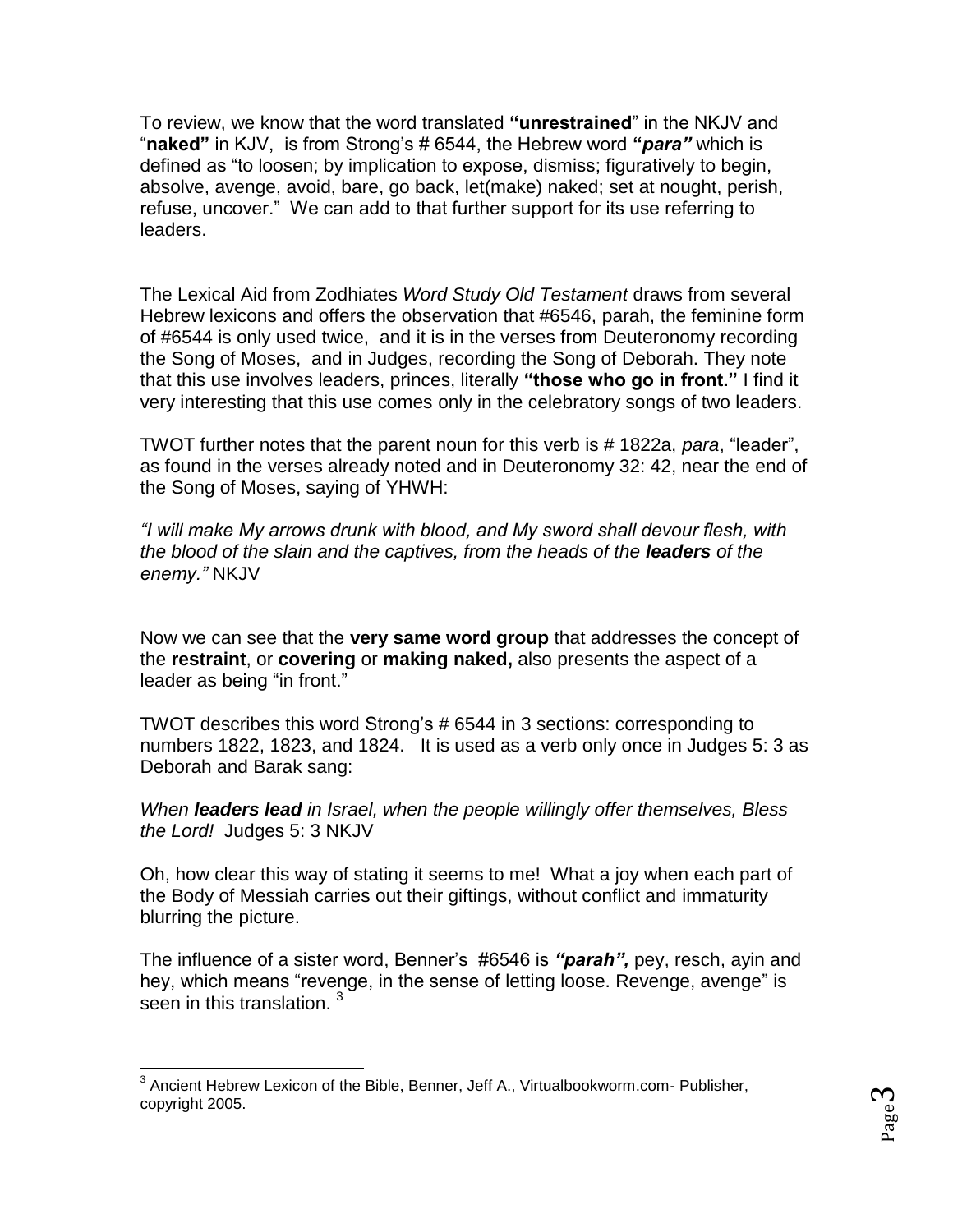*Praise ye the LORD for the avenging of Israel, when the people willingly offered themselves.* Judges 5: 3 KJV

In these verses we see the positive attribute of leading/restraining and not the lack of it!

According to TWOT, the assumed root of this word *"para"* refers to "the long hair of the head, locks."<sup>4</sup> How does hair come into the picture? What does hair have to do with restraint, making naked, uncover, and leadership?

The same word is used as a verb 16 times throughout the Tanakh with 3 different basic meanings: 1) "to let loose", used of the hair in the sense of cutting; 2) "to let loose" in the sense of "to let run wild" and 3) "to let loose" as in the sense of "to let slip through the fingers."

TWOT further notes that *para* is used twice in the Hiphil form and once in the Niphal form, which is Proverbs 29: 18, previously noted in part one.

*Where there is no vision, the people are unrestrained but happy is he who keeps the law.* Proverbs 29: 18 NASB

Though TWOT refers to the KJV in which *para* is translated as "perish" which would then render the verse this way:

*Where there is no vision, the people "perish."* Proverbs 29: 18

This is well within the accepted meanings of this word as it is to render it this way:

*Where there is no vision, the people are "undisciplined/get out of hand."* Proverbs 29: 18

Taking Strong's #6544 back to the ancient Hebrew with Benner's Lexicon we find it is # 2641, *"prah";* Pey, resch and ayin described as possibly having to do with loose hair; "to uncover, remove or let go such as to make naked by removing clothing or uncovering the head; refuse, uncover, naked, avenging, avoid, go, bare, let, nought, perish." We have already seen the influence of a sister word, Benner's #6546 is *"parah",* pey, resch, ayin and hey, which means "revenge, in the sense of letting loose. Revenge, avenge" as noted above.  $5$ 

 $\overline{a}$ <sup>4</sup> Theological Wordbook of the Old Testament, (TWOT); Harris, Archer, Waltke, Moody Bible Institute, copyright 1980.

<sup>&</sup>lt;sup>5</sup> Ancient Hebrew Lexicon of the Bible, Benner, Jeff A., Virtualbookworm.com- Publisher, copyright 2005.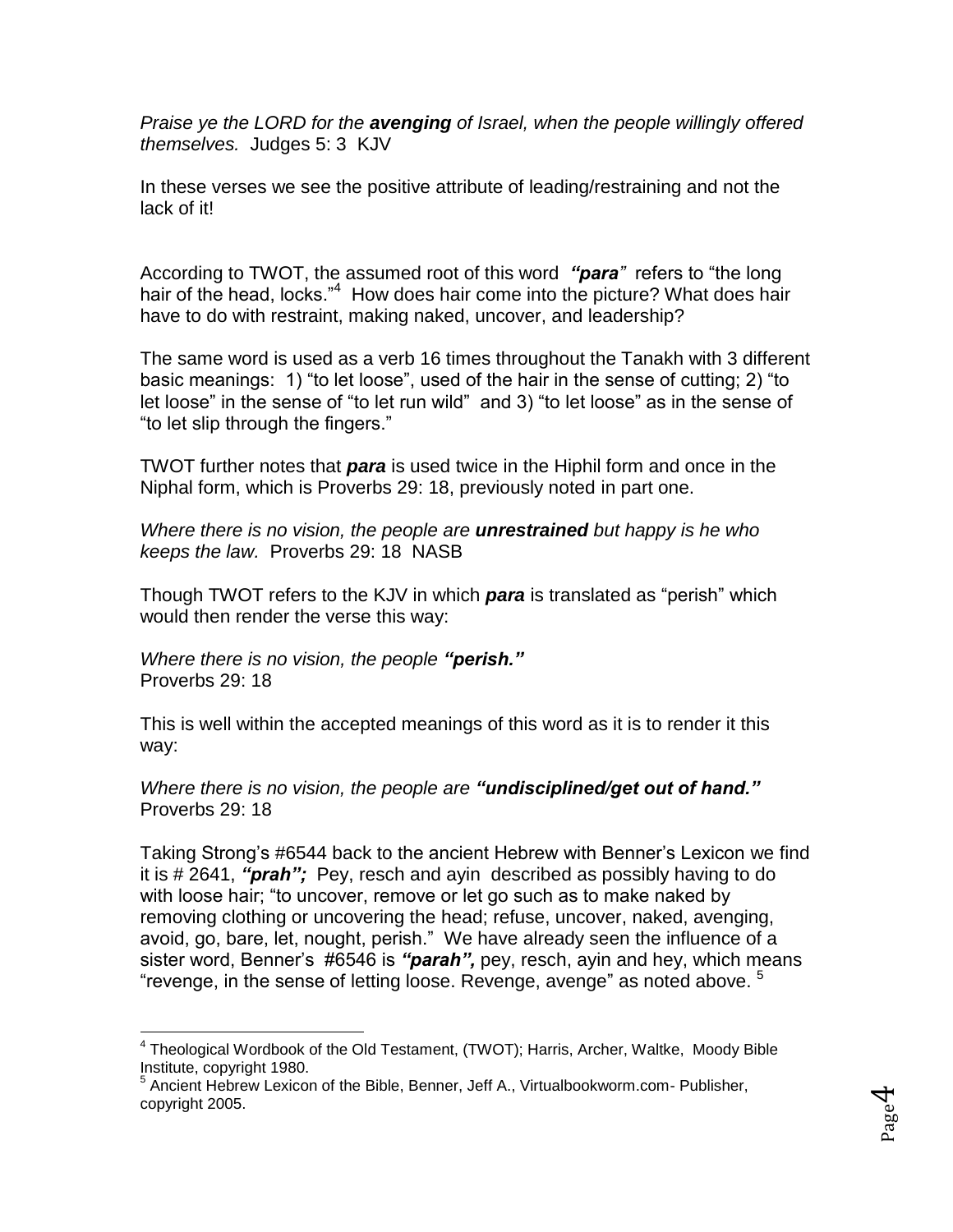Again, we have come back to the observation from Proverbs about leadership, vision and restraint that is so applicable to the situation with Aharon and the Golden Calf incident;

*And when Moshe saw that people were naked; (For Aharon had made them naked unto their shame among their enemies—"* Exodus 32: 22-25 KJV

This could equally be understood as saying that although he was in front, the people were undisciplined, running out of control or out of hand, made naked and uncovered, because Aharon did not exercise the vision and revelation he had to discipline and lead them well. The picture of hair being loose, cut off or unbound and unkempt seems to be the implied picture of people who have not been restrained or bound figuratively.

Having now explored these words lets move on to application in this context.

As far as I know, there is no implication that Aharon "made" the people *physically* remove their clothing though this may have fit in the overall picture of passionate celebrations of pagan origins, which included sexual acts with those "set apart" for that purpose. The choice of a calf as a "god" went back to their familiarity with the "cow gods" of Egypt, Hathor and Aphis. There is some question as to whether the people's request meant that they had completely given up on Moshe and YHWH, returning to what they knew OR if they still wanted to honor YHWH but being unsure how to do so, simply did what they had known and declared it to be for Him.

Was this a revenge against Moshe led by those who had been complaining and desired to go back to Egypt? Such a leader or leaders can easily influence others away from a godly path, as became obvious in the exploration of the Hebrew concept translated as "stubbornness." Again, we note that the Drama Triangle concepts seem to fit well in this situation. Perhaps Moshe was the only one who knew how to get off of it in a productive way! His closeness to YHWH and surrendered will would have made it unlikely that he be caught in such triangles without recourse; witness Korah's rebellion! Only once did he fail as recorded in Scripture. In any case, it was rebellion in practice and needed to be dealt with appropriately and Aharon did not do so. YHWH has called it an abomination.

The people "made" Aharon make the calf we are told but there is no clarity as to whether or not there was an element of threat or coercion in this either. The choice to cooperate with them *did* leave them "**bare"** or "**uncovered"** in several ways which become more clear as we continue the exploration of related words and concepts. We can clearly see the application of the "Drama Triangle" here as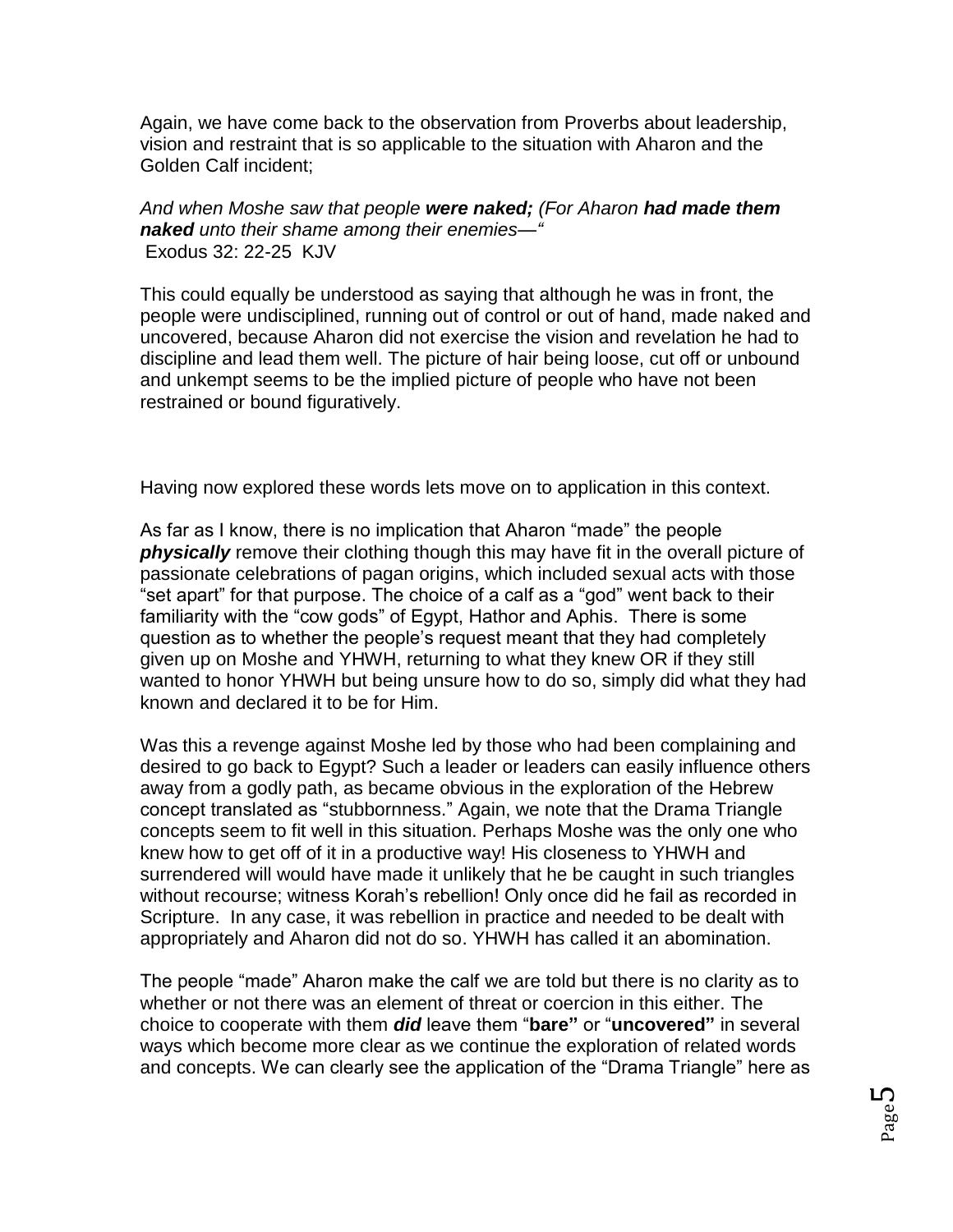we see confusion over who might have perceived themselves as "victim", "perpetrator" or "rescuer!"<sup>6</sup>

Comparing the concepts of **nakedness** and **restraint, covering, uncover, vision** and now **leadership**; and the desire to learn from the lessons of the first Exodus as we contemplate the second greater one to come, led to the connection of the use of the term **"naked"** about the Assembly of Laodicea (Rev. 3: 17.) This connection will be explored in Part 3.

Shepherds! Do you lead from out "in front" or in a more informal role within your community? Have you been able to celebrate the YHWH honoring use of your authority and take joy in the victories won through your willingness to lead and the people's willingness to offer themselves? If not, why not? As Mike Clayton of Joined To HaShem ministries is well known for saying, the military application applies here: As we train, so will we perform. If we do not function well in our roles as shepherd/leaders perhaps we need to prayerfully re-examine how we ended up in that role! Was it pressure from people or circumstances rather than YHWH's direction? Anyone who isn't a true shepherd would surely be relieved to step out of that role as we contemplate going through a larger version of the first Exodus. And true shepherds will find challenge to be sure, but blessing and equipping as they do take up the authority YHWH has given them.

Instead of feeling inadequate, threatened and apt to worry about "covering" for themselves instead of the sheep, when this happens, they can sing with Deborah and Barak:

## *When leaders lead in Israel, when the people willingly offer themselves, Bless the Lord!* Judges 5: 3 NKJV

As always, Abba, our prayer is to be found faithful to You, walking in Your ways and delighting in Your will, not our own. This desire must be heartfelt and deep for those who are called to leadership and shepherding. The pressures and circumstances can get so difficult that sometimes it would seem easier to just die and be done, or at least to run away from the flock that just doesn't seem to appreciate all that has been done for them. Abba, You know, too, that it isn't always just a lack of appreciation; it can be downright mutiny and *lashon hara* that is completely undeserved. Maybe that's what Aharon experienced. But to run away is the action of a hireling, not one who has genuinely heeded the call to leadership. I don't want to run away from what You have called me to do.

This is a sacrificial call; one that will require revelation and vision in order to walk in front of "sheople" and not falter; encouraging, exhorting them in the path/cycle of righteousness. We understand a little bit more now, that if leaders don't lead, the people can't offer themselves appropriately and You are not glorified in any of it. Please walk before us so that we do not let the people run wild like unkempt,

 $\overline{a}$ 

<sup>&</sup>lt;sup>6</sup> "Drama Triangle for Messianic Fellowships"; Set Apart Ministries audio teaching; available at <http://www.set-apart-ministries.org/dramatriangle.html>